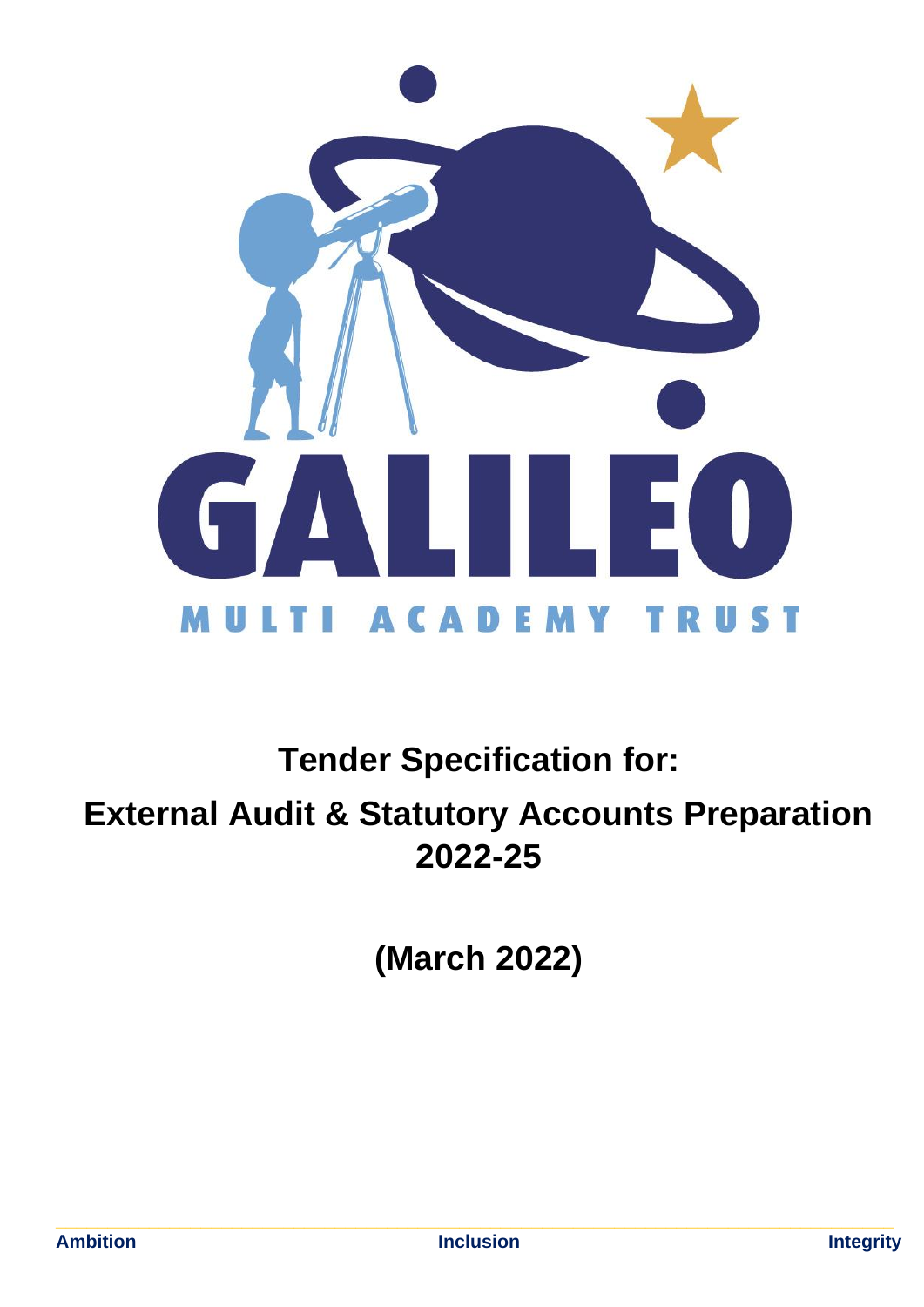#### **1. Introduction**

Established in 2017, Galileo is a mixed Multi Academy Trust (MAT) responsible for ten primary schools in Redcar and Cleveland; two of which are Church of England schools in the Diocese of York. We are an inclusive, collaborative community-based Trust serving over 3,000 children from 2 to 11 years old.

All ten schools within the Trust are judged to be good or outstanding by Ofsted.

Although each of the individual schools maintain their own budget, the finance function is run centrally, and all day-to-day banking of the Trust is carried out by the central team. Each School works with the same chart of accounts and nominal structure, inputting information into PS Financials. The central team then prepare consolidated management figures and financial reporting on behalf of the Trust.

We are seeking tenders to perform External audit, Teachers' Pension Return audit, and statutory accounts preparation work, working closely with the CFOO.

#### **2. Requirements**

2.1 Liaise with the CFOO to carry out statutory account's preparation work in charity format.

2.2 Perform External Audit and report an opinion each year, on the truth and fairness of the Trust's accounts.

2.3 Complete an audit of the Trust's Teachers' Pension return.

2.4 Provide any ad-hoc support for accounting or VAT queries.

2.5 Working closely with CFOO, establish a realistic timetable to ensure that annual accounts are filed and audited in line with stringent DfE requitements.

#### **3. Procurement timescale**

| <b>Activity</b>                    | <b>Date</b>                | Lead                                      |  |
|------------------------------------|----------------------------|-------------------------------------------|--|
| Approval by Audit & Risk Committee | 03.03.22                   | <b>Mark Fletcher</b>                      |  |
| Tender documentation published     | 07.03.22                   | Sarah Hindmarch                           |  |
| Tender response deadline           | 23.03.22                   | Sarah Hindmarch                           |  |
| Shortlisting                       | 25.03.22                   | Sarah Hindmarch/Mark Fletcher             |  |
| Panel Interviews / contract award  | w/c 11 <sup>th</sup> April | Sarah Hindmarch/Mark Fletcher/Jane Spence |  |
| Contract start                     | 25.04.22                   | Sarah Hindmarch                           |  |

#### **4. Duration of contract**

The contract will be from April 2022 to March 2025 with an option to renew.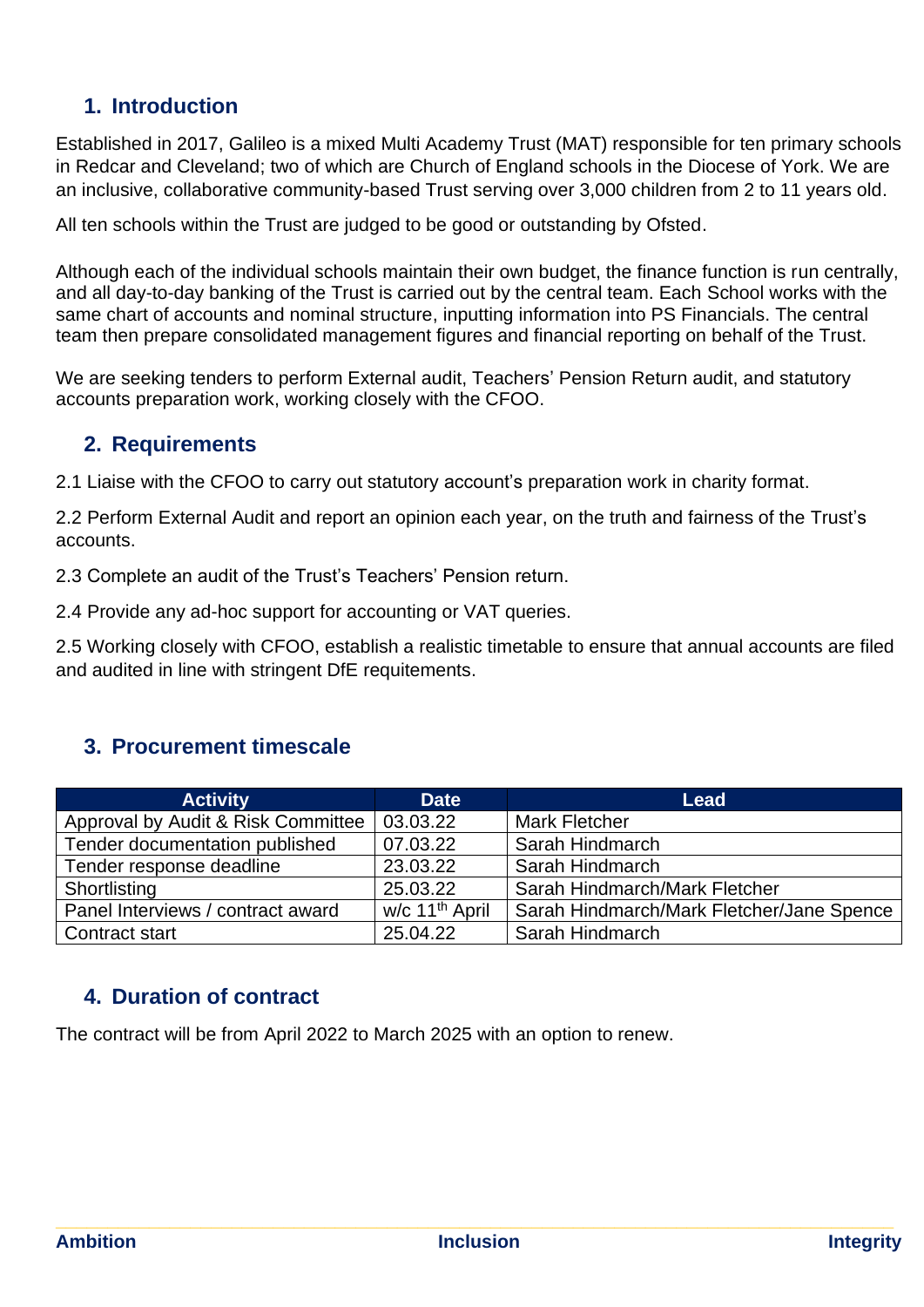### **5. Evaluation criteria**

Applicants should respond to all criteria below, the weighting for each is assigned.

| <b>Criteria</b> |                                                                                                                                                                                                                                                                                                                                                                        | <b>Weighting</b> |
|-----------------|------------------------------------------------------------------------------------------------------------------------------------------------------------------------------------------------------------------------------------------------------------------------------------------------------------------------------------------------------------------------|------------------|
| 1               | Outline previous experience of providing similar services including the following<br>information in respect of each example relied on:<br><b>Organisation Name</b><br>$\bullet$<br>Length of contract<br>$\bullet$<br>Value of contract<br>$\bullet$<br>Summary of the impact of the service you provided<br>$\bullet$<br>Reference contact details<br>$\bullet$       | 20               |
| $\overline{2}$  | Please provide details of the Partner, Audit Manager, and team members that<br>will be delegated to work on this contract including: -<br>Name<br>Job title<br>Job role in relation to this contract<br><b>Relevant qualifications</b><br>$\bullet$<br>Relevant experience including experience of Auditing MAT's.<br>What is your approach to continuity of staffing? | 20               |
| 3               | Please outline your proposed approach to service delivery and detail how you<br>will meet the requirements listed in section 2, explaining your audit procedures,<br>including:<br>Your approach to materiality<br>View on audit risks<br>Methods of communication<br>Proposed timetable                                                                               | 20               |
| $\Delta$        | Please describe the form and frequency of information/updates that the firm will<br>provide to the Trust, to help ensure we are kept up-to-date, especially in<br>respect of sector specific quidance.                                                                                                                                                                 | 15               |
| 5               | Costings:<br>Please complete the costing schedule in Appendix 1.                                                                                                                                                                                                                                                                                                       | 25               |

#### **6. Return of tender**

Please submit your tender response by 12pm on 25.03.22 to [info@galileotrust.co.uk](mailto:info@galileotrust.co.uk) FAO Sarah **Hindmarch** 

Any queries should be directed to Sarah Hindmarch, CFOO, on 01642 777963/ [info@galileotrust.co.uk](mailto:info@galileotrust.co.uk)